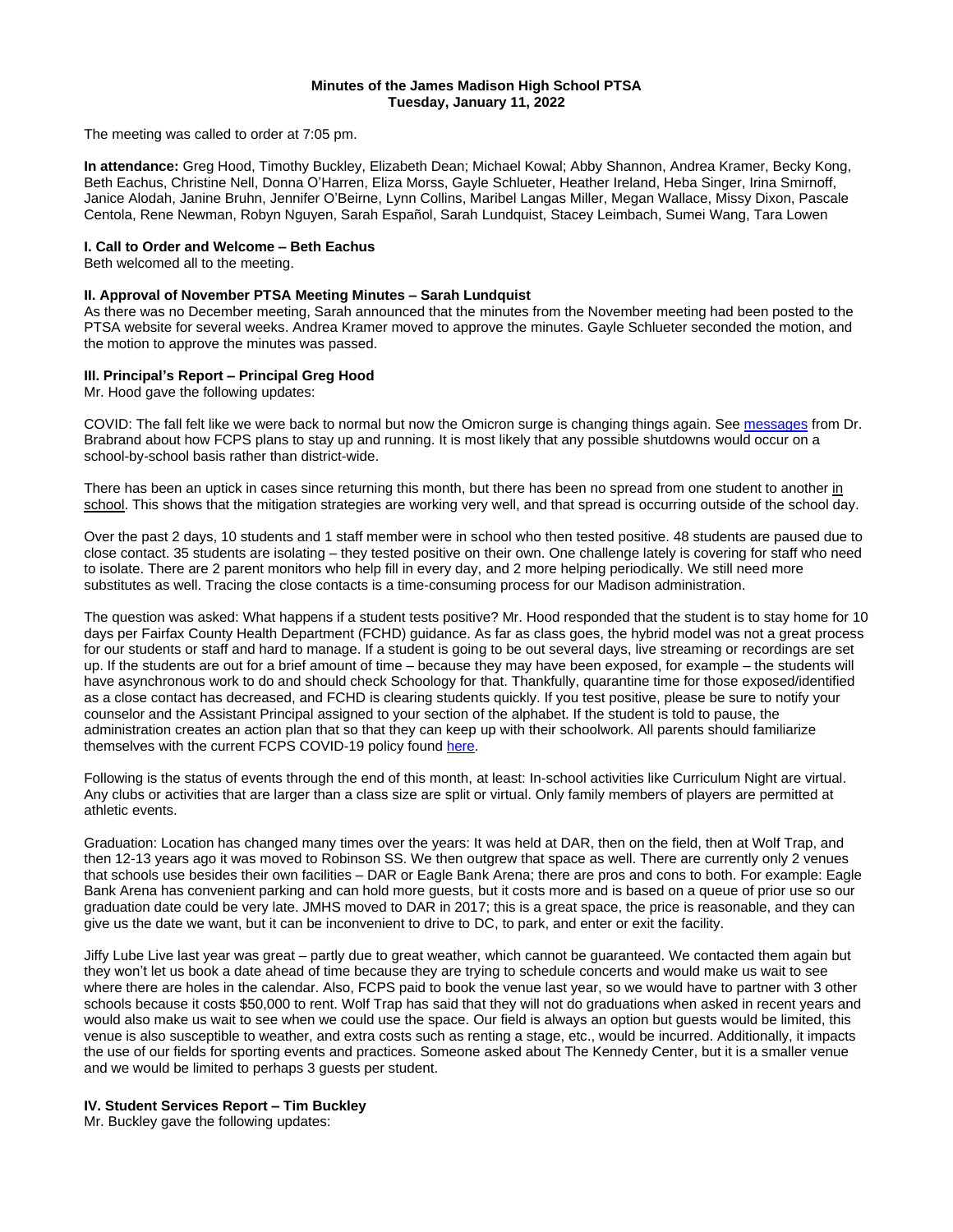Next Monday is the Martin Luther King Jr. holiday. On January 20 students will be released 2 hours early for the end of the quarter. Then students are off January 21 and 24, and the third quarter starts Tuesday, January 25. There is always stress about the end of the quarter, but reminders are being sent to teachers that we are on a rolling gradebook so they can allow assignments to come in later. The second quarter/first semester grade is a snapshot in time.

The rising 9<sup>th</sup>-grade Curriculum Night was held online last night. Thursday, January 13 is Curriculum Night for rising 10<sup>th</sup>-12<sup>th</sup> graders, to be held virtually like last year. Different departments will present. The following Tuesday, January 18 is Electives Night. This will also be virtual, which was even better last year because everyone could see all questions and answers. There will be a Zoom link provided for the opening session with Mr. Hood and Mr. Buckley, then attendees will be released at 6:10 to choose three different 15-minute sessions, each with a different link. Information will be made available in advance as to what departments will be presenting. Tomorrow is the College Planning Night for juniors, targeted to those interested in 4-year colleges. Several college reps will present, so it is helpful for your student to join you. All events will be recorded and posted on the Academic Advising page approximately 24 hours after the event.

During the school day this Thursday there will an Academic Advising presentation for students covering the initial advising information, and course selection sheets will be given out. This sheet is not turned in, but students should keep it for use in inputting their own class choices online by January 28. These initial choices are finalized by meeting one on one with their counselor. We are giving upperclassmen more time because they have more/bigger decisions to make. Meetings will begin January 31 for 9<sup>th</sup> grade, February 10 for 10<sup>th</sup> grade, and February 23 for 11<sup>th</sup> grade, and will run through March 11. Counselors will email families of current juniors to discuss college planning, which is to take place by April.

Teachers in core subjects will help give recommendations or guidance for a student's next level. Teachers will be informed of what students signed up for so they can review/discuss. Also note that a "recommendation" isn't something required to get into a certain course (that is the prerequisite); it is really just advice based on where you are and what the teacher has observed. Ultimately a student/parent can choose anything but should think about what is best for the student.

If your child isn't taking PE, from which students are being pulled to meet with their counselor, the counselor will find them and pull them for a meeting, likely from an elective.

## **V. Faculty Report – Elizabeth Dean**

Dr. Dean thanked the PTSA for the recent donuts – it was great timing for treats. It is fun coming to work and seeing smiles on faces. We appreciate it!

Student Listening Groups: These started during the pandemic, held in the cafeteria at the beginning of each month, to share what it's like to be a student at JMHS with someone there to listen who is not responsible for their grades. Dr. Dean and Ms. Anderson work with the students to synthesize what the discussion was about. Faculty and students are working to make JMHS a better place. Questions asked might include: What's on your mind? What do you wish adults knew? How does what's going on in the world affect you and your friends? They might talk about workload, things they can't change, and other issues. Everything discussed is anonymous – it's a safe space. Dates are announced on the SGA's Instagram page.

## **VI. Student Government Report – Alyssa Kowal**

Alyssa reported that the canned food drive wrapped up in December and was very successful. The winter formal date will likely move to late March or April. It will probably be held outdoors in order to accommodate more people and because "even colder weather is tolerable" when dancing.

## **VII. President's Report – Beth Eachus**

Beth thanked everyone for their generosity and support this year – of money and donated goods – as well as their flexibility. The winter clothing drive was a great success, as hundreds of items were given to students in need and their families. We worked with the SGA on their food drive, and our JMHS food pantry was stocked before hundreds of pounds of food were sent to local food pantries. Donuts and coffee were given to the staff on the last day before winter break. On Friday, they will be treated to Anita's breakfast burritos and coffee, sponsored by One Neighborhood Foundation; many thanks to them for their support.

## **VIII. Treasurer's Report – Janine Bruhn**

Janine reported that the following occurred during the reporting period of November 1-December 31:

- The 2020-2021 financial review was accepted in November by VA PTA.
- VA PTA membership dues were paid for an additional 44 members (total 516) through December 1, 2021.
- Fairfax County Council of PTAs membership dues were paid for 516 members as of December 1, 2021.

• PTSA taxes for the 2020-2021 school year were filed in November by the accountant Turner, Leins & Gold LLC. Financial status through December 2021:

- PTSA revenues through December 2021 are \$24,219. The PTSA account has had expenses of \$6,604 to date.
- ANG income in November/December is \$2,436 for a total of \$4,411 to date. No expenses to date.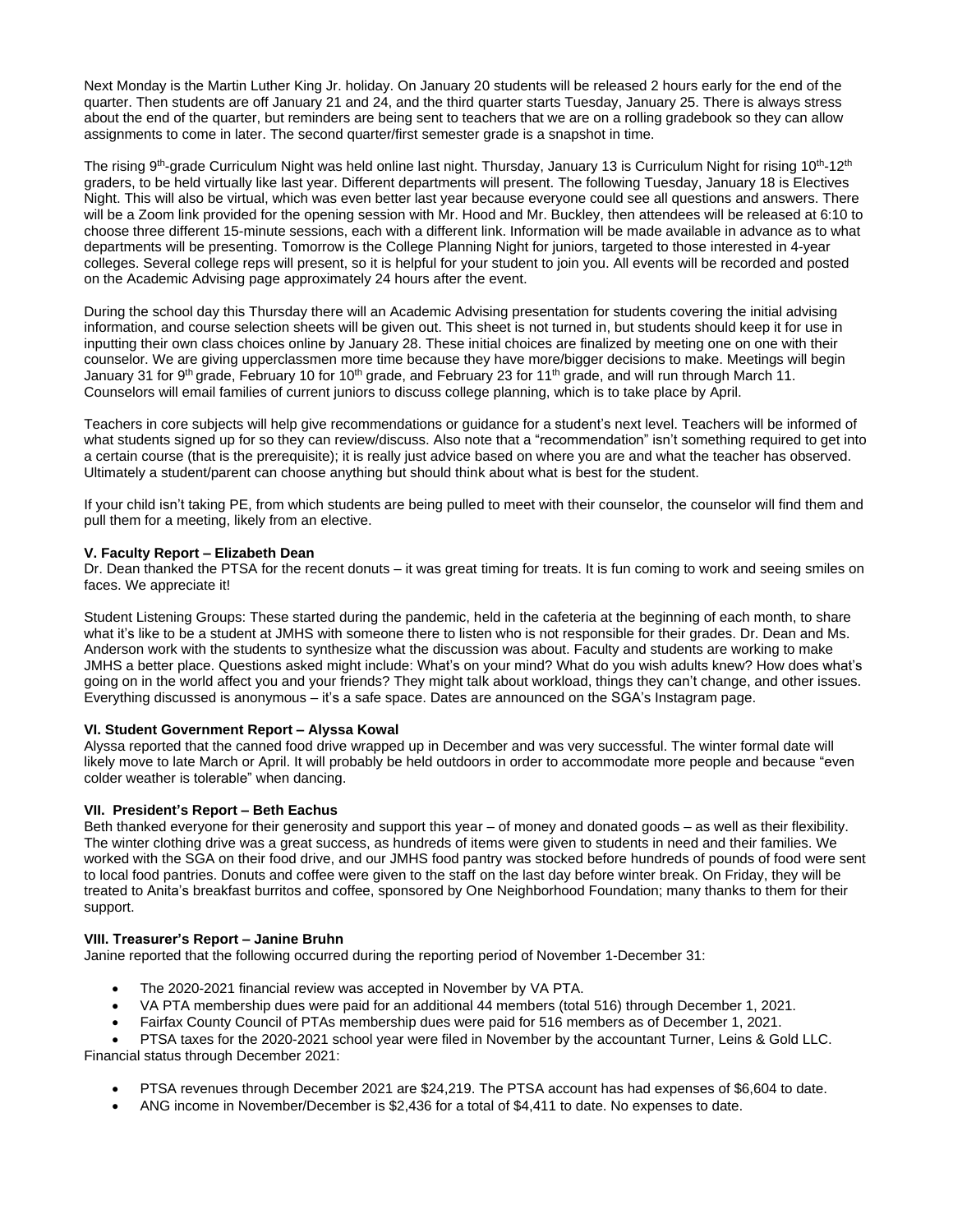Since this meeting is not being held in person, anyone who needs a check written should send Janine an email at [treasurer@jmhsptsa.org.](mailto:treasurer@jmhsptsa.org) She will send a soft copy for you to return with receipts and she can cut a check for you.

Monthly income and expenses – this report reflects November and December activity:

|                                                   | Nov-Dec<br>2021      | Total       |
|---------------------------------------------------|----------------------|-------------|
|                                                   |                      |             |
| <b>Income</b>                                     |                      |             |
| 200 Membership and donations, net                 | 0.00                 | 0.00        |
| 210 Membership and donation revenues, gross       | 0.00                 | 0.00        |
| 211 Donations - general                           | 1,060.00             | 11,945.02   |
| 213 Membership dues                               | 992.16               | 9,717.16    |
| Total 210 Membership and donation revenues, gross | \$2,052.16           | \$21,662.18 |
| Total 200 Membership and donations, net           | \$2,052.16           | \$21,662.18 |
| 300 Academic booster revenues, net                | 0.00<br>149.77       | 0.00        |
| 310 Donations - academic boosters                 |                      | 2,581.13    |
| 311 Practice Exam expenses                        | 988.00<br>\$1.137.77 | 1,311.00    |
| Total 300 Academic booster revenues, net          |                      | \$3,892.13  |
| 375 Miscellaneous                                 | 0.00                 | 600.00      |
| <b>380 Food Bank Donations</b>                    | 988.03               | 1,676.39    |
| 400 All Night Grad Income                         | 0.00                 | 0.00        |
| 402 ANG - Registration Deposits                   | 1,534.40             | 1,607.91    |
| 405 All Night Grad donation                       | 123.49               | 476.34      |
| 406 ANG Yard Signs                                | 778.12               | 2,327.02    |
| Total 400 All Night Grad Income                   | \$2,436.01           | \$4,411.27  |
| Total Income                                      | \$6,613.97           | \$32,241.97 |
| <b>Cost of Goods Sold</b>                         |                      |             |
| 250 Costs of Membership                           | 0.00                 | 0.00        |
| 251 Cost of directories                           | 0.00                 | 800.00      |
| 252 National, State, and County Dues              | 165.00               | 1,935.00    |
| <b>Total 250 Costs of Membership</b>              | 165.00<br>s          | \$2,735.00  |
| <b>Total Cost of Goods Sold</b>                   | 165,00<br>s          | \$2,735.00  |
| <b>Gross Profit</b>                               | \$6,448.97           | \$29,506.97 |
| <b>Expenses</b>                                   | 0.00                 |             |
| 500 School and Teacher Support                    | 0.00                 | 0.00        |
| 503 Special projects                              | 321.42               | 321.42      |
| <b>Total 500 School and Teacher Support</b>       | \$321.42             | 321.42<br>s |
| 600 Student and Parent Support                    | 0.00                 | 0.00        |
| 603 Parenting Network and Student Services        | 250.00               | 250.00      |
| 606 Special Ed Programs                           | 114.85               | 114.85      |
| 610 Food Bank                                     | 256.70               | 628.04      |
| <b>Total 600 Student and Parent Support</b>       | \$621.55             | s<br>992.89 |
| 700 Community and Hospitality                     | 0.00                 | 0.00        |
| 702 Hospitality committee expenses                | 607.84               | 3,709.34    |
| Total 700 Community and Hospitality               | \$ 607.84            | \$ 3,709.34 |
| 800 Administration                                | 0.00                 | 0.00        |
| 801 Insurance                                     | 0.00                 | 343.00      |
| 802 Supplies and postage                          | 21.69                | 21.69       |
| 803 Website and On-line accounting fees           | 50.00                | 293.47      |
| 805 Accounting/ Taxes                             | 750.00               | 750.00      |
| <b>Total 800 Administration</b>                   | \$821.69             | \$1,408.16  |
| <b>Total Expenses</b>                             | \$2,372.50           | \$6,431.81  |
| Net Operating Income                              | \$4,076.47           | \$23,075.16 |
| Net Income                                        | \$4,076.47           | \$23,075.16 |

# **IX. Committee Reports**

Membership – Robyn Nguyen reported that the PTSA has 527 members as of the beginning of January.